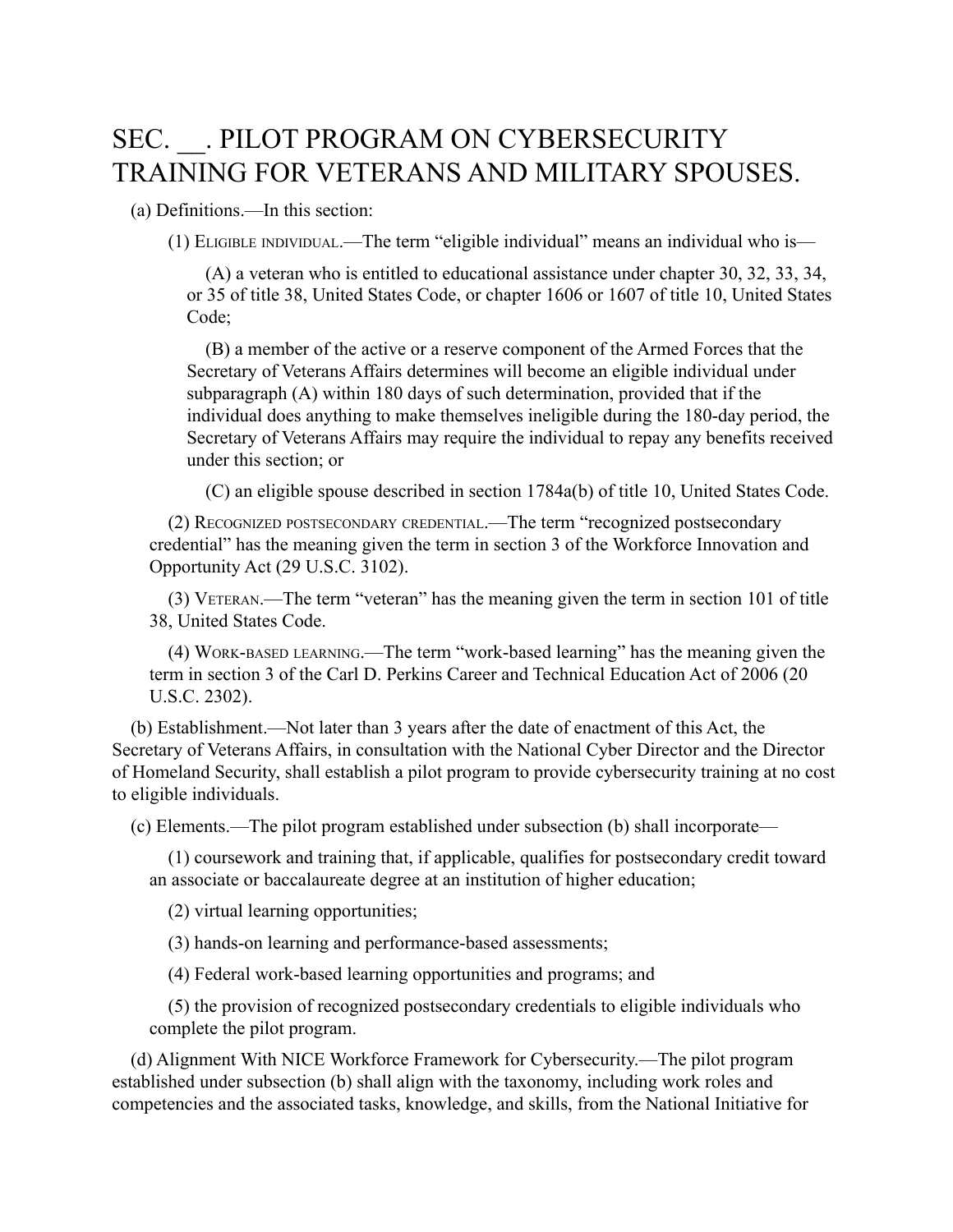Cybersecurity Education Workforce Framework for Cybersecurity (NIST Special Publication 800–181, Revision 1), or successor framework.

(e) Coordination.—

(1) TRAINING, PLATFORMS, AND FRAMEWORKS.—In developing the pilot program under subsection (b), the Secretary of Veterans Affairs shall coordinate with the National Cyber Director, the Secretary of Homeland Security, the Secretary of Defense, the Secretary of Labor, the Director of the National Institute of Standards and Technology, and the Director of the Office of Personnel Management to evaluate and, where possible, leverage existing training, platforms, and frameworks of the Federal Government for providing cybersecurity education and training to prevent duplication of efforts.

(2) EXISTING EDUCATIONAL ASSISTANCE.—In developing the pilot program under subsection (b), the Secretary of Veterans Affairs shall ensure that, to the greatest extent possible, eligible individuals can utilize educational assistance under chapter 30, 32, 33, 34, or 35 of title 38, United States Code, or chapter 1606 or 1607 of title 10, United States Code, or other educational assistance available to eligible individuals, such as the high technology pilot program described in section 116 of the Harry W. Colmery Veterans Educational Assistance Act of 2017 (38 U.S.C. 3001 note), while participating in the program.

(3) FEDERAL WORK-BASED LEARNING OPPORTUNITIES AND PROGRAMS.—In developing the Federal work-based learning opportunities and programs required under subsection (c)(4), the Secretary of Veterans Affairs shall coordinate with the National Cyber Director, the Secretary of Homeland Security, the Secretary of Defense, the Secretary of Labor, the Director of the Office of Personnel Management, and the heads of other appropriate Federal agencies to identify or create, as necessary, interagency opportunities that will enable the pilot program established under subsection (b) to—

(A) allow the participants to acquire and demonstrate competencies; and

(B) give participants the capabilities necessary to qualify for Federal employment.

(f) Resources.—

(1) IN GENERAL.—In any case in which the pilot program established under subsection  $(b)$ —

 $(A)$  uses training, platforms, and frameworks described in subsection (e)(1), the Secretary of Veterans Affairs, in coordination with the National Cyber Director and the Secretary of Homeland Security, shall take such actions as may be necessary to ensure that the trainings, platforms, and frameworks are expanded and resourced to accommodate usage by eligible individuals participating in the pilot program; or

(B) does not use training, platforms, and frameworks described in subsection (e)(1), the Secretary of Veterans Affairs, in coordination with the National Cyber Director, shall take such actions as may be necessary to develop or procure training, platforms, and frameworks necessary to carry out the requirements of subsection (c) and accommodate the usage by eligible individuals participating in the pilot program.

(2) ACTIONS.—Actions described in paragraph (1) may include providing additional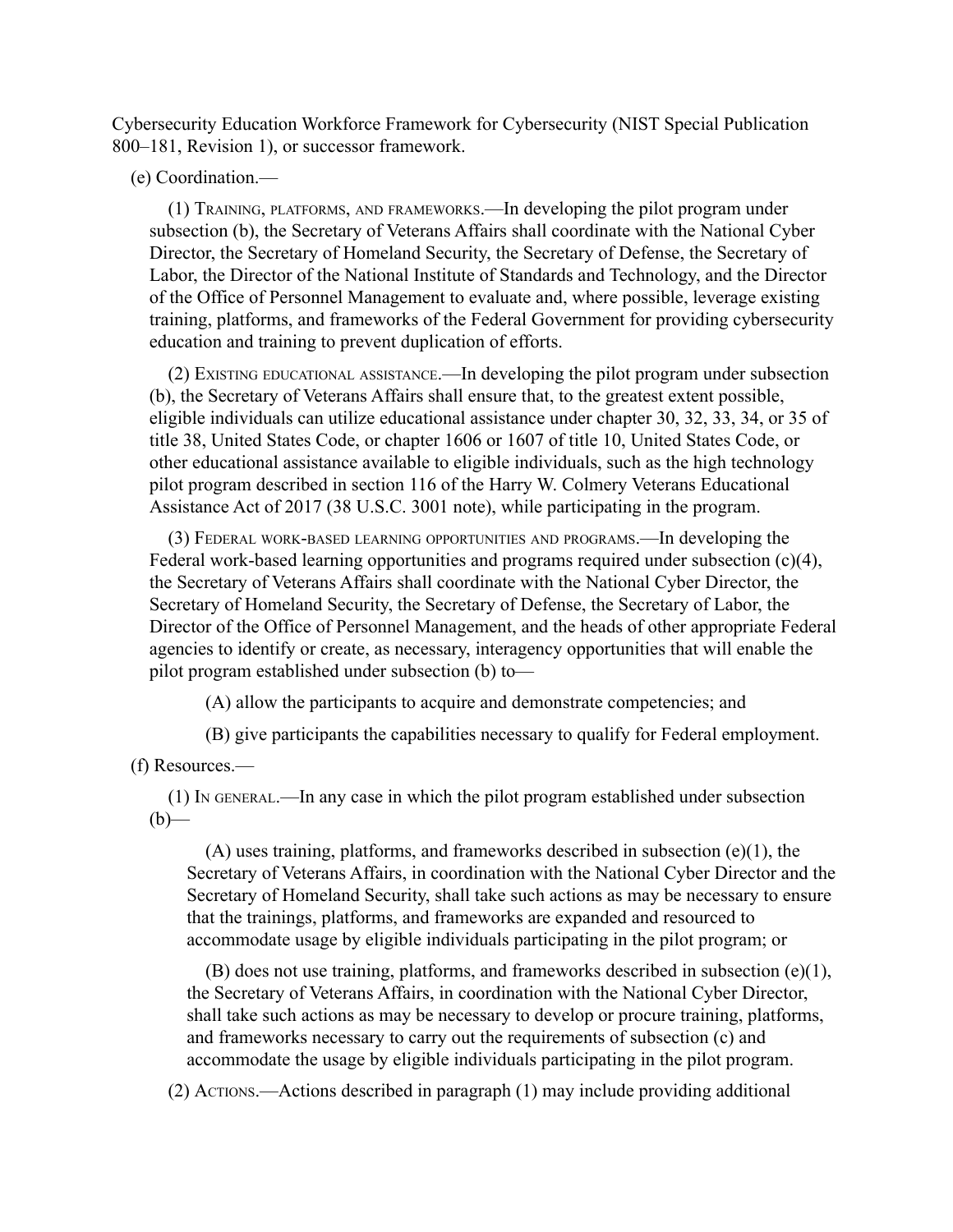funding, staff, or other resources to—

(A) recruit and retain women, underrepresented minorities, and individuals from other underrepresented communities;

(B) provide administrative support for basic functions of the pilot program;

(C) ensure the success and ongoing engagement of eligible individuals participating in the pilot program;

(D) connect participants who complete the pilot program to job opportunities within the Federal Government; and

(E) allocate dedicated positions for term employment to enable Federal work-based learning opportunities and programs, as required under subsection (c)(4), for participants to gain the competencies necessary to pursue permanent Federal employment.

(g) Reports.—

(1) SECRETARY.—Not later than 2 years after the date on which the pilot program is established under subsection (b), and annually thereafter, the Secretary of Veterans Affairs shall submit to Congress a report on the pilot program, including—

(A) a description of—

(i) any activity carried out by the Department of Veterans Affairs under this section; and

(ii) the existing training, platforms, and frameworks of the Federal Government leveraged in accordance with subsection (e)(1); and

(B) an assessment of the results achieved by the pilot program, including—

(i) the admittance rate into the pilot program;

(ii) the demographics of participants in the program, including representation of women, underrepresented minorities, and individuals from other underrepresented communities;

(iii) the completion rate for the pilot program, including if there are any identifiable patterns with respect to participants who do not complete the pilot program;

(iv) as applicable, the transfer rates to other academic or vocational programs, and certifications and licensure exam passage rates;

(v) the rate of continued employment within a Federal agency for participants after completing the pilot program;

(vi) the rate of continued employment for participants after completing the pilot program; and

(vii) the median annual salary of participants who completed the pilot program and were subsequently employed.